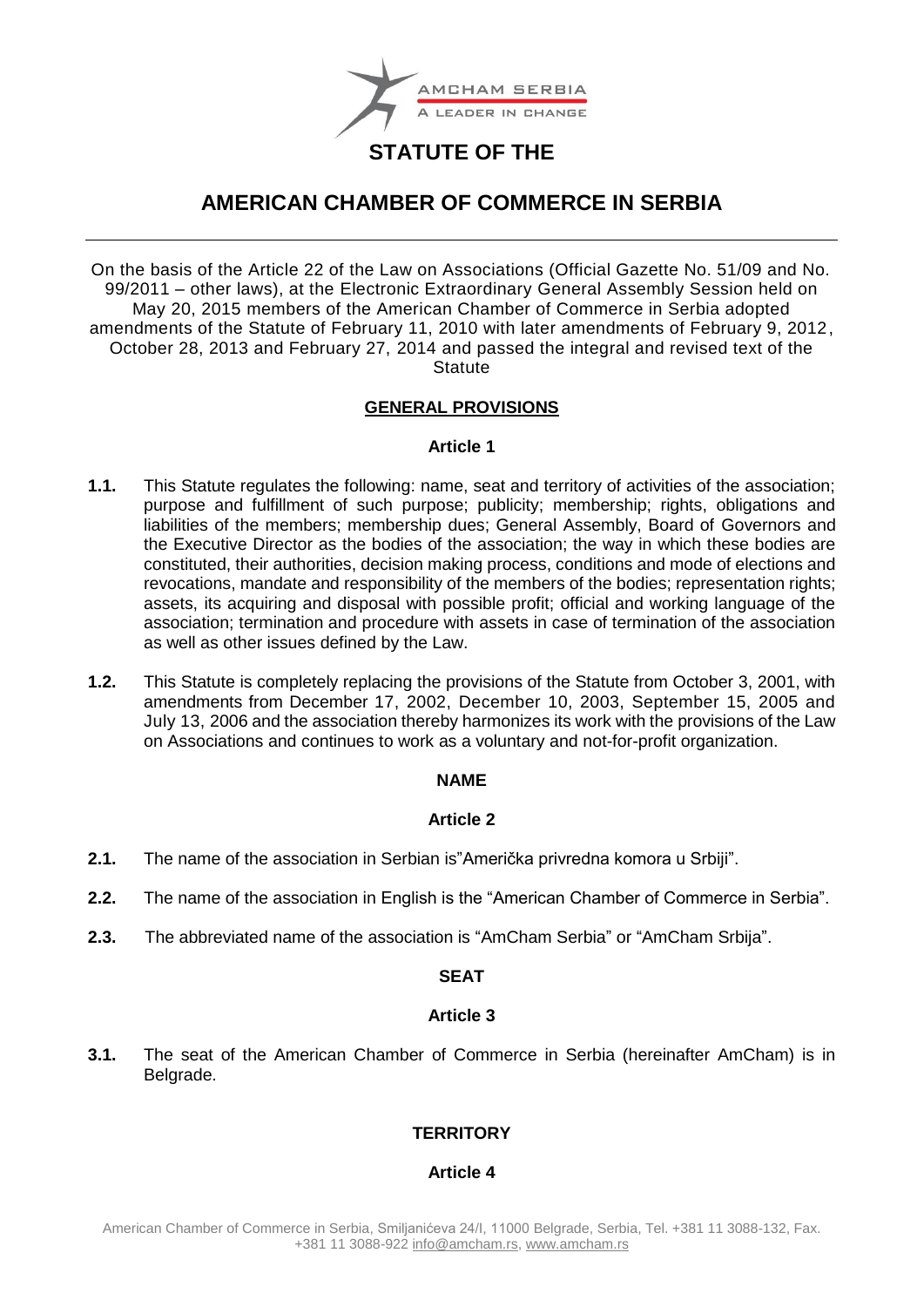

**4.1.** The territory of the activities of the AmCham is the territory of Serbia.

## **Article 5**

- **5.1.** AmCham is founded for an indefinite period of time.
- **5.2.** AmCham is a legal entity, founded as a voluntary, non-governmental and not-for-profit organization, based on a freedom of association of both legal entities and natural persons, with an aim to improve the goals and objectives defined by this Statute.

## **SEAL**

## **Article 6**

**6.1.** AmCham has a seal which is round in shape containing the full name of AmCham in Serbian and English, and the designation "Belgrade".

## **PURPOSE**

## **Article 7**

**7.1.** AmCham, guided by American business values of competitiveness, transparency and free enterprise, is the voice of U.S. business in Serbia. Through a proactive dialogue as well as open partnership with government, business and other key stakeholders, AmCham is the leader in improving the regulatory and business environment.

## **AMCHAM ACTIVITIES AND ASSETS**

- **8.1.** In fulfilling the purpose, as set forth in Article 7, the activities of AmCham may, amongst others, include:
	- Promoting measures which benefit and protect the interests of AmCham Serbia's Members;
	- Organizing conferences, educational programs, seminars and lectures; issuing publications covering the goals of AmCham Serbia;
	- Fostering further foreign and domestic investment in Serbia and supporting the constant improvement of the investment environment in Serbia;
	- Assisting those considering or engaged in economic activity in Serbia;
	- Maintaining partnership with Serbian Government, Parliament and other stakeholders and
	- Supporting the constant improvement of the investment environment in Serbia.
- **8.2.** AmCham collects financial means by conducting management and consulting activities (code of activity 7022<sup>1</sup>). AmCham will be able to begin with conducting these activities after being

<sup>&</sup>lt;u>.</u> 1 In accordance with Decree on classification of activities (*RS Official Gazette, No. 54/2010*) code of activity no. 74140 is changed to no.7022.

American Chamber of Commerce in Serbia, Smiljanićeva 24/I, 11000 Belgrade, Serbia, Tel. +381 11 3088-132, Fax. +381 11 3088-922 [info@amcham.rs,](mailto:info@amcham.rs) [www.amcham.rs](http://www.amcham.rs/)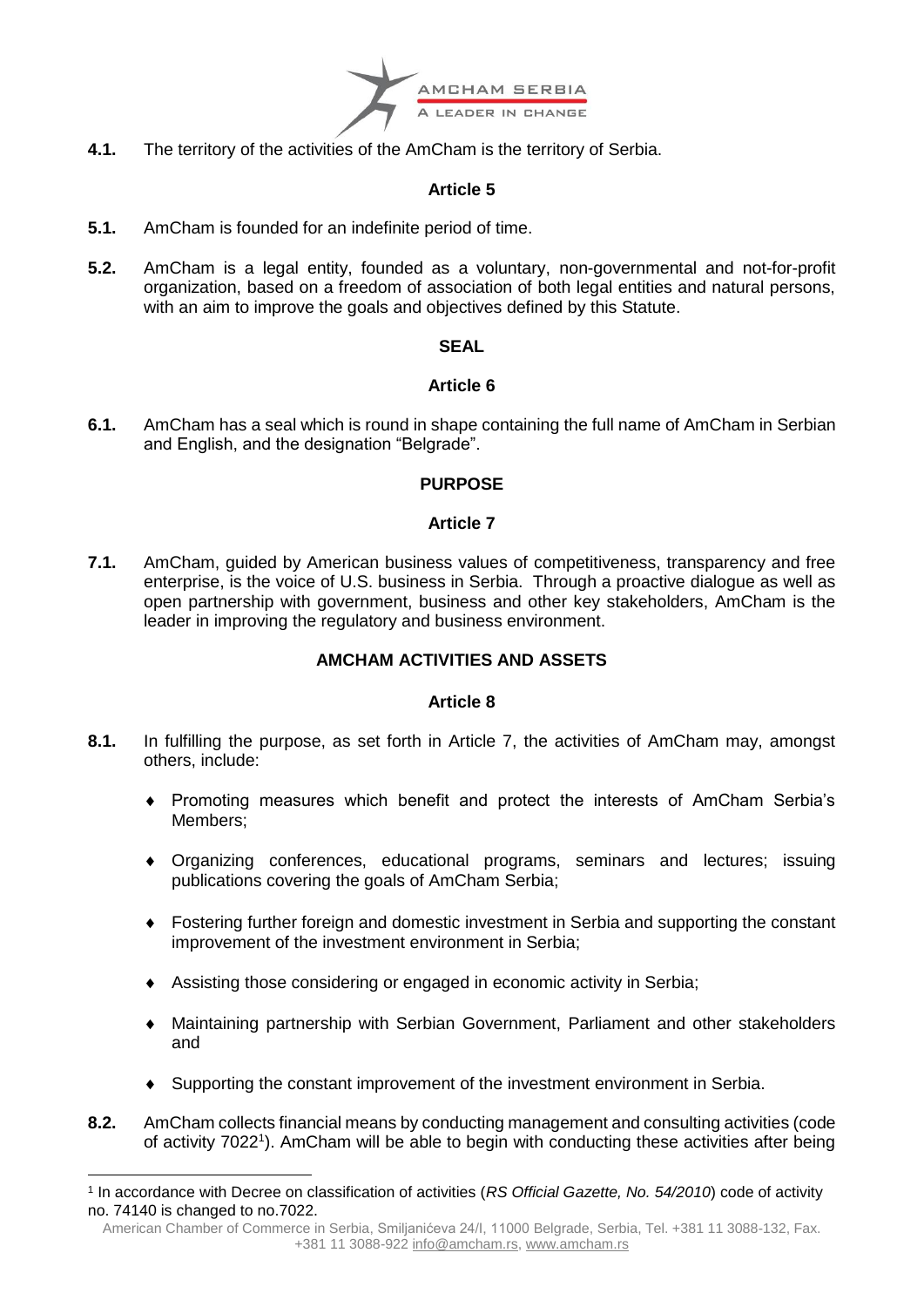

registered for those services in the Register of Associations at the Serbian Business Registry Agency.

- **8.3.** AmCham Serbia may collect financial means by publishing books, brochures, and other publications, charging for the membership dues, voluntary contributions, donations and presents, legacies, interest on deposits, rents, dividends, grants, seminar participations and other forms of educational events within its sphere of activities as well as other commercial activities, in line with the aim defined by the Statute.
- **8.4.** The profit gained by conducting commercial or other activities, may be used only for the purpose of fulfilling the goals of AmCham Serbia, including the costs of maintaining AmCham Serbia and its own participation in financing specific projects.

## **PUBLICITY**

## **Article 9**

- **9.1.** All activities and work of AmCham are public.
- **9.2.** AmCham informs the public on its activities through media, through its own publications and magazines or in any other appropriate manner.

## **MEMBERSHIP**

## **ADMISSION**

## **Article 10**

- **10.1.** Applicants for membership in AmCham must apply to the Board of Governors of AmCham (hereinafter: "the Board"). The Board shall upon its discretion decide on those applications. The Board shall decide on membership in accordance with the Membership Policy. All applicants admitted to AmCham Serbia shall be informed in writing of the Board's decision.
- **10.2.** When admitted to the membership, each Member shall receive an invoice for annual dues which shall be paid within 30 days from the date of receipt of the invoice. The membership will be considered valid and will start running from the date of payment of such invoice.
- **10.3.** Once admitted to the membership, the Members shall be considered in "good standing" with AmCham Serbia as long as they pay their dues on time.

## **MEMBERSHIP**

- **11.1.** Members of AmCham may include:
	- a) Serbian companies;
	- b) Citizens of Serbia ;
	- c) American companies;
	- d) American citizens;
	- e) Non-for-profit organizations;
	- f) Any other entity or natural person, Serbian or otherwise, who in the opinion of the Board fulfills the requirements to be admitted to AmCham Serbia, in accordance with Membership criteria.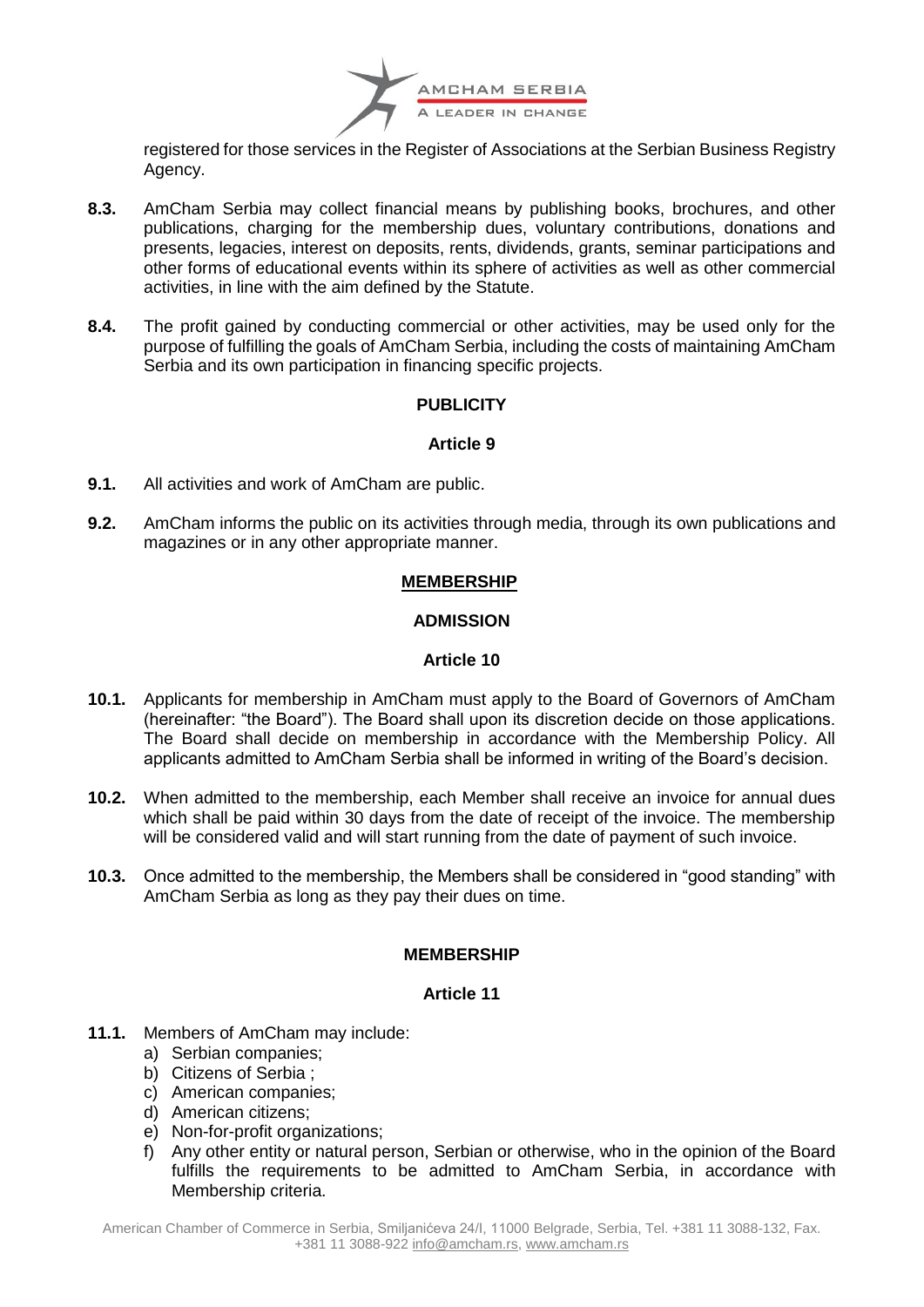

## **MEMBERSHIP CATEGORIES**

## **Article 12**

- **12.1.** There shall be six categories of membership of the Association Patron, Corporate, Business, Individual, NGO and Honorary.
- **12.2.** Individual members are not entitled to vote or be voted at the General Assembly (hereinafter: "GA") Sessions of AmCham Serbia
- **12.3.** The current American Ambassador to Serbia shall be an Honorary member. The honorary member is entitled to use the term "Honorary Member".
- **12.4.** Honorary Members are not entitled to hold elective office by virtue of their status as an Honorary Member and are not entitled to vote at the GA Sessions of AmCham Serbia.
- **12.5.** Honorary Members shall be designated as such by a majority vote of the Board.

## **RIGHTS AND DUTIES OF THE MEMBERS**

## **Article 13**

- **13.1.** All Members of AmCham Serbia with voting rights and in good standing are entitled to attend and to vote at the GA Sessions of AmCham Serbia.
- **13.2.** Upon written request, a Member may obtain a letter from the Executive Director stating that the Member is in good standing with AmCham Serbia.
- **13.3.** Members of AmCham Serbia are entitled to all benefits arising from the activities of AmCham Serbia as referred to in Article 8 of this Statute.
- **13.4.** Members of AmCham Serbia are obliged to pay their membership dues timely and to act in accordance with this Statute, by-laws and policies of AmCham Serbia.

## **EXPULSION**

## **Article 14**

**14.1.** In addition to the case involving dues in arrears, the Board may expel a Member for dishonorable conduct, or whose continued membership is considered detrimental to AmCham Serbia, by a majority of the votes provided that seven days notice shall have been given by the Executive Director to the Member that an expulsion will be considered at the Board's meeting.

The member whose exclusion will be considered may, in writing, three days prior to Board's meeting, and/or orally, during the Board's meeting, present the arguments in favor of his continuation in the capacity of the AmCham Serbia member

In case the member whose exclusion will be considered at the Board's meeting fails to act as provided above, the Board shall, nevertheless be entitled to consider his expulsion.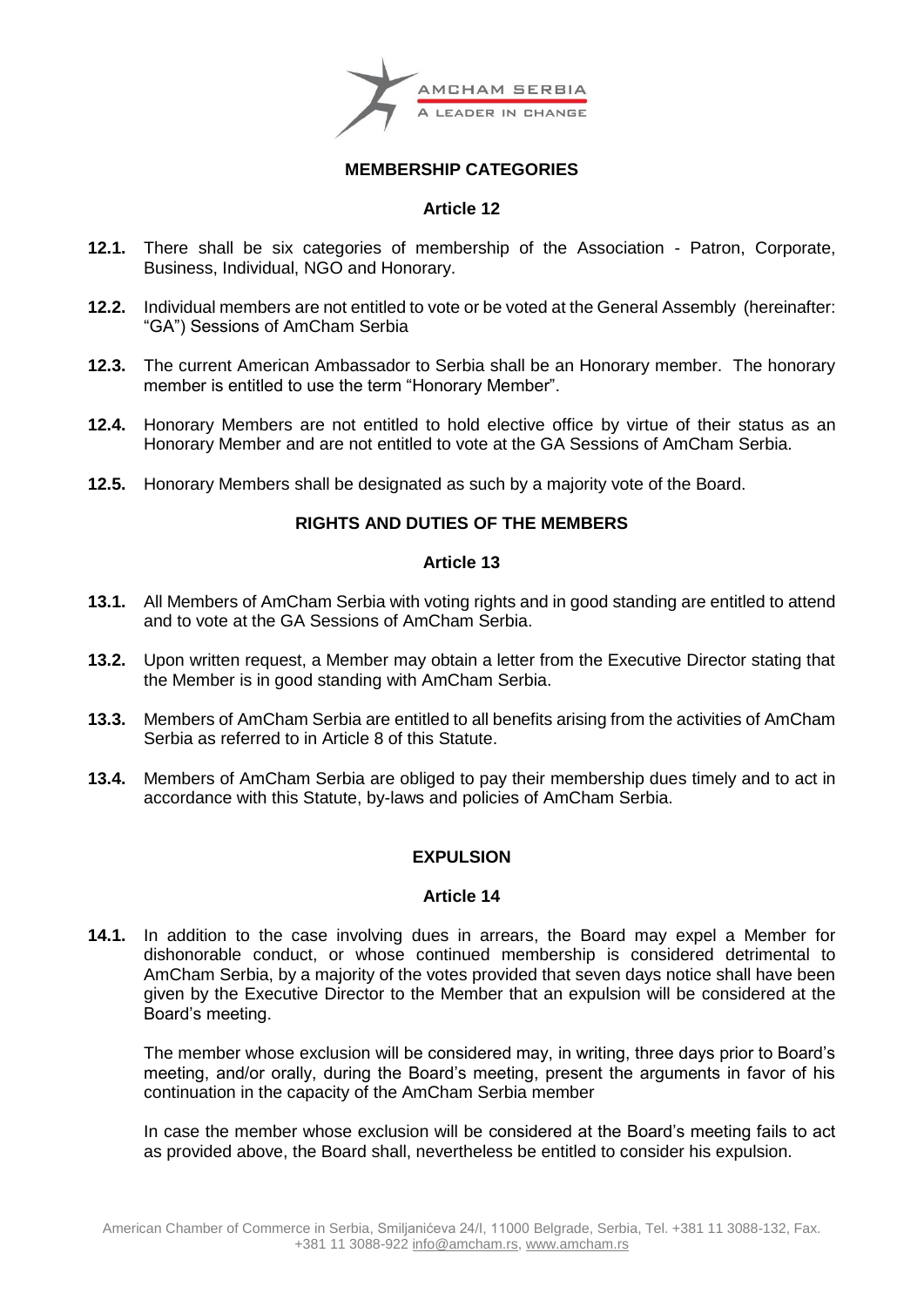

- **14.2.** A Member may be expelled from AmCham Serbia due to commencement of bankruptcy proceedings against the member or due to a judgment of the first instance court or some other authority in criminal, infringement or other proceedings against the member, by which the court or other authority has proclaimed the member guilty for a criminal act, commercial offence or infringement by official judgment.
- **14.3.** A member may be also expelled if due to changed circumstances his company no longer meets membership criteria.

## **RESIGNATIONS**

## **Article 15**

**15.1.** A Member may resign from his membership by giving written notice to the Executive Director. It must do so at least one calendar month before its annual dues are payable or it will be liable for the dues for the succeeding year notwithstanding such resignation.

## **MEMBERSHIP DUES**

## **Article 16**

- **16.1.** Membership dues and issues related thereto shall be established by the Board and shall be reviewed at the end of each calendar year.
- **16.2.** Membership dues for each calendar year, shall for current AmCham Serbia members become due within 30 days from the date of receipt of the invoice by the member. Invoices shall be submitted by January 31 each year.

Members who join AmCham during the calendar year, shall pay their respective membership dues in proportionately as follows:

- If they became members of AmCham during the first quarter of the calendar year, they will pay the full amount of the membership dues determined for that calendar year;
- If they became members of AmCham during the second quarter of the calendar year, they will pay  $\frac{3}{4}$  of the amount of the membership dues determined for that calendar year;
- If they became members of AmCham during the third quarter of the calendar year, they will pay 1/2 of the amount of the membership dues determined for that calendar year;
- if they became members of AmCham during the fourth quarter of the calendar year, they will pay ¼ of the amount of the membership dues determined for that calendar year.

## **BODIES OF AMCHAM**

- **17.1.** The bodies of AmCham are
	- (a) the General Assembly,
	- (b) the Board of Governors,
	- (c) the President and
	- (d) the Executive Director.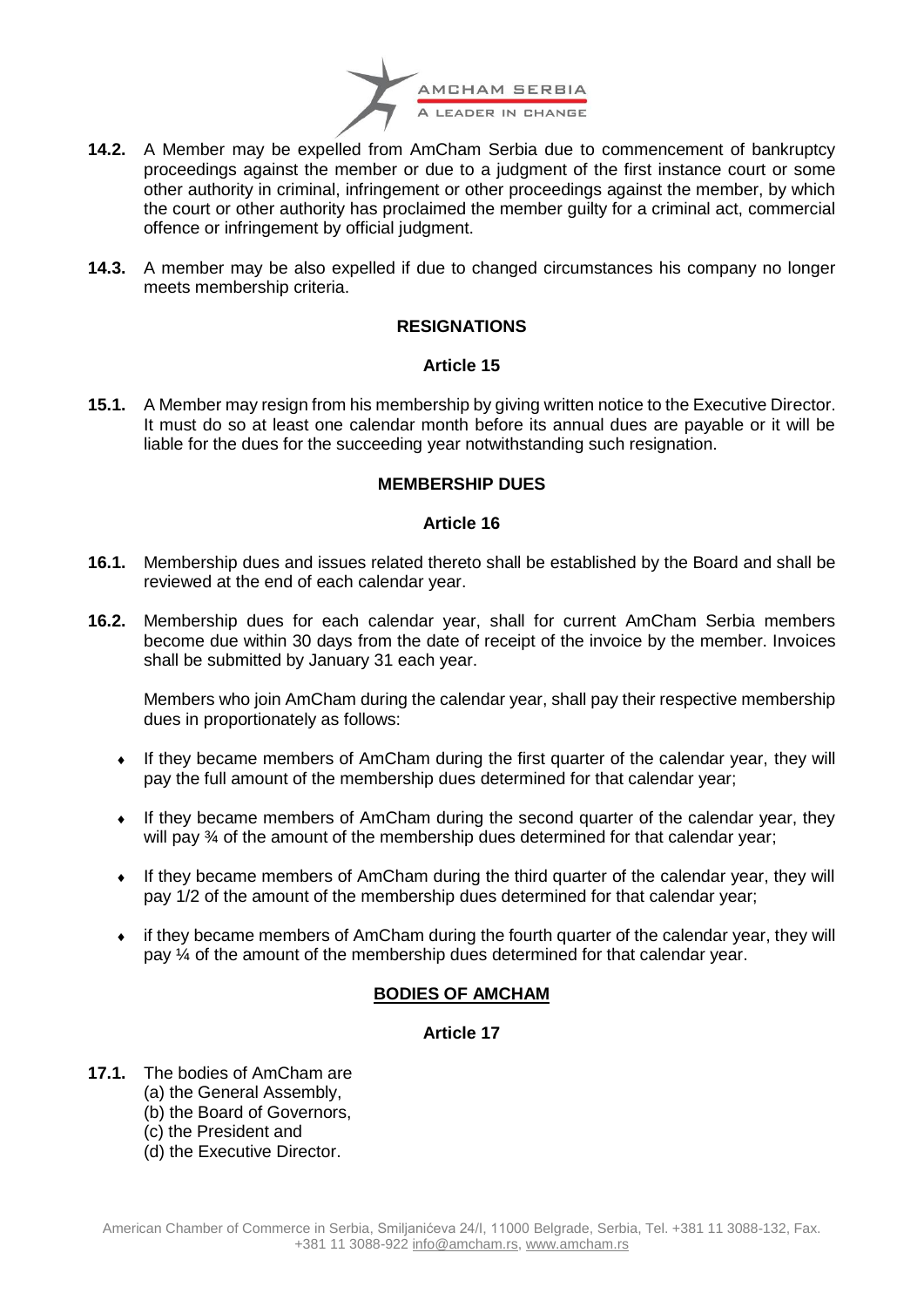

## **Article 18**

- **18.1.** The GA is the highest body of AmCham, consisting of all Members of AmCham with voting rights (one authorized representative for each legal entity).
- **18.2.** The GA shall decide on the following:
	- a) Amendments to the Statute of AmCham;
	- b) Election and revocation of the Governors;
	- c) Dissolution of AmCham;
	- d) Adoption of annual financial reports;
	- e) Joining other associations and other forms of organizations as well as membership in international organizations;
	- f) Status changes of the AmCham;
	- g) All other issues stipulated by the Law.
- **18.3.** The GA shall also receive reports from the Board and Committees created by the Board.
- **18.4.** Any Member with voting rights may, in writing, propose issues for consideration at the GA Session no later than seven business days prior to the date of the relevant GA Session.

## **ANNUAL AND EXTRAORDINARY SESSIONS**

- **19.1.** The GA Session should be held annually not later than 60 days from the year end. The Annual Session of the GA shall be convened by the President or the Executive Director, and the Members will receive a formal invitation according to Article 19.2.
- **19.2** Invitation to the Session. The President or The Executive Director shall mail to each Member at least 7 days prior to an Annual Session an invitation to such session together with the agenda. Except as otherwise provided herein, the issues to be considered at the Annual Session need not be limited to that which was set forth in the agenda thereof.
- **19.3.** Extraordinary Sessions. Extraordinary Sessions may be convened in the same manner as Annual Sessions by the President or by a decision of the Board and in this case they may be held electronically. Extraordinary sessions of the GA may also be convened by a signed request of at least 10 members with voting rights forwarded to the Board, provided seven days notice of the meeting and the issues to be discussed is sent to each Member by the Executive Director. If the President or Executive Director fails to convene a session based upon such request, the session may be convened by the members themselves, by written notice to all Members. At any such Extraordinary Session, no other issue except that designated in the notice shall be acted upon. Extraordinary Session of the General Meeting GA must be held within 30 days of date of the request for its convening.
- **19.4.** Presiding Officer. All Annual and Extraordinary Sessions shall be presided over by the President, or in the President's absence, the First Vice-President, or in their absence by any other Governor.
- **19.5.** Quorum. 25 percent of the Members with voting rights of AmCham shall constitute a quorum at an Annual or Extraordinary Session.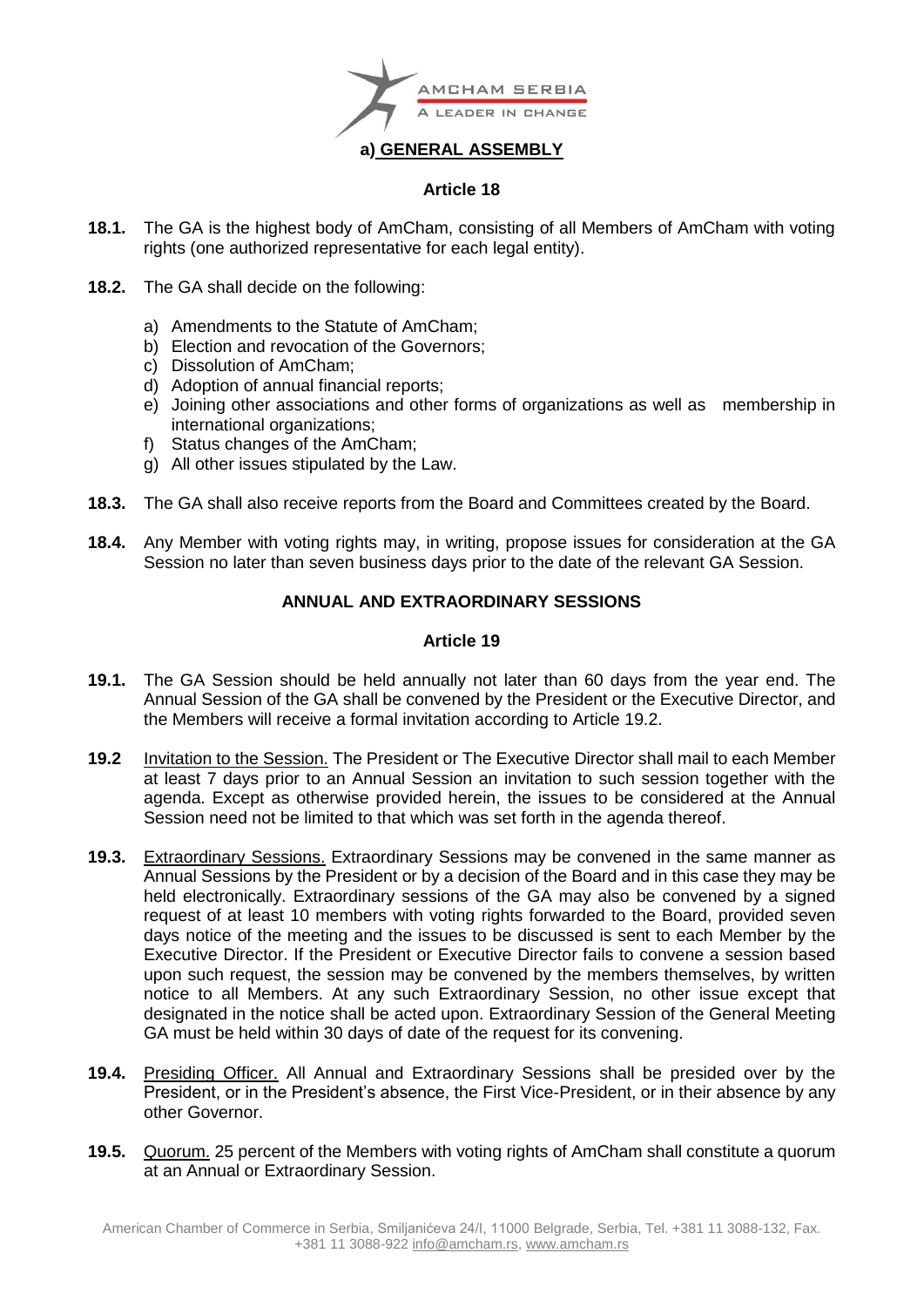

- **19.6.** Voting Rights at the Annual and Extraordinary Sessions.
	- a) Members are entitled to one vote each at the Annual and Extraordinary Sessions. Honorary Members are not entitled to vote by virtue of their Honorary membership status alone.
	- b) Only Members in good standing with AmCham shall be entitled to vote.
	- c) Except as otherwise provided herein, AmCham business shall be decided by a majority and open vote of those present and entitled to vote.
- **19.7.** The Presiding officer shall have a deciding vote in case of a tie vote, except as otherwise provided in this Statute.
- **19.8.** Electronic voting shall be allowed for Annual and Extraordinary GA Sessions, as decided by the Board and notified in the invitation. It shall be organized during a period of seven days before the respective GA Session, and the results of electronic voting shall be presented at the Session, with the respective item of the Agenda. The members that cast their votes electronically shall be deemed present at the GA Session in respect of the item of the Agenda their voted on. The details related to electronic voting shall be regulated by a special decision of the Board.

## **b) THE BOARD OF GOVERNORS**

## **Article 20**

**20.1.** AmCham shall have an executive body (the Board) which shall consist of nine Governors. Only representatives of member companies' top management, including legal representatives, Chief Executive Officers, Chief Operating Officers, General Managers, Country Managers, or equivalent, may be elected to the Board. A Board Regulation shall deal with resignation or termination due to a change of position.

## **BOARD POSITIONS**

## **Article 21**

- **21.1.** The Board shall consist of one President, one First Vice-President, and one Second Vice-President, one Secretary-Treasurer and five untitled Governors all of whom, except as otherwise provided herein, shall be elected to their position by the GA in annual elections. Commercial Attaché of the U.S. Embassy shall be an ex officio observing Board member, without voting rights.
- **21.2.** Candidates for the position of President shall be elected from representative(s) of U.S affiliated firm(s), as defined by the Membership Criteria.
- **21.3.** Majority of the Board shall consist of the representatives of U.S. affiliated firms.

## **TERM OF BOARD POSITIONS**

## **Article 22**

**22.1.** The term of all positions on the Board shall be two years. A total of 5 of the positions shall be elected each year to ensure there is continuity of know-how.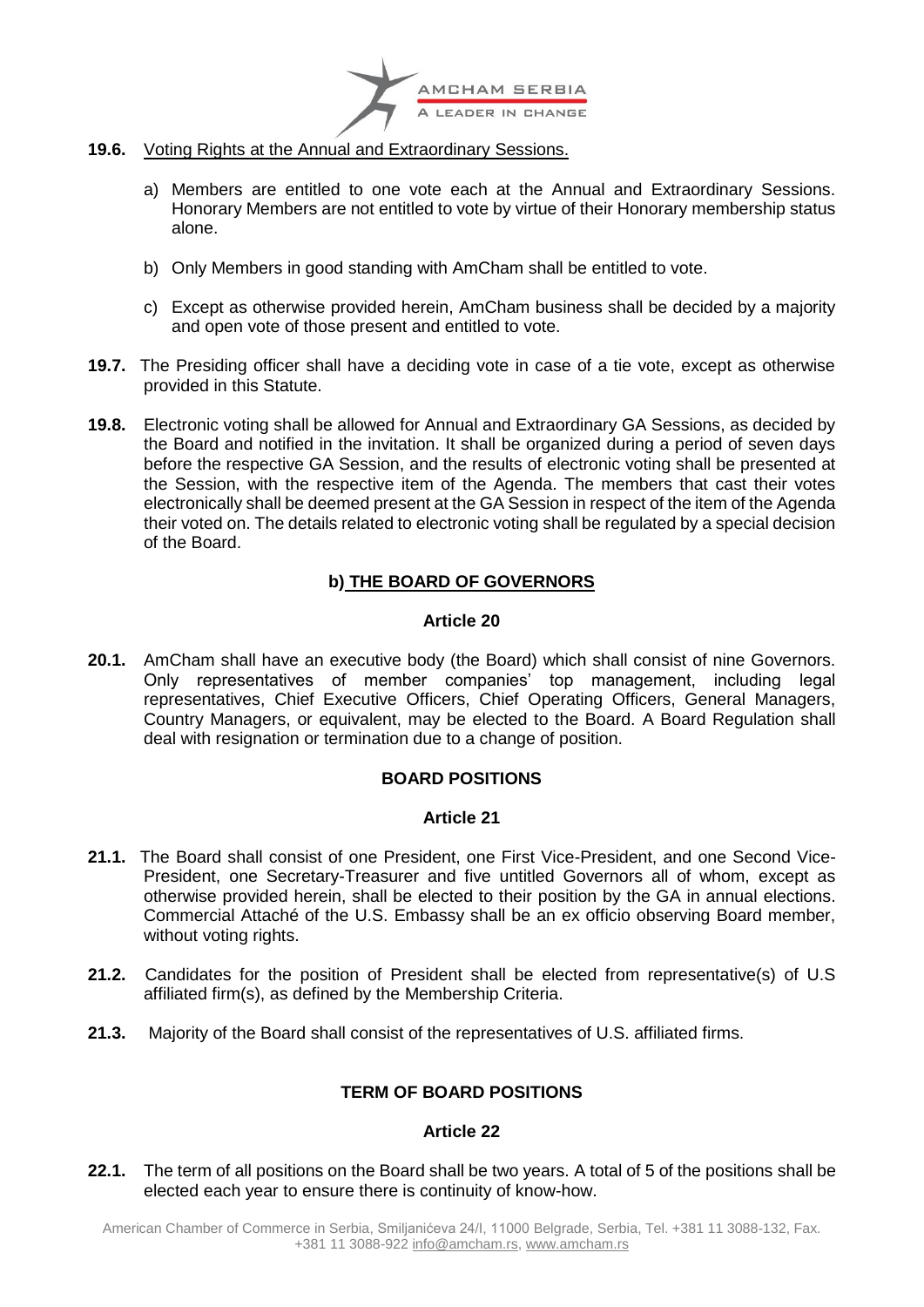

- **22.2.** An individual may serve a maximum of two consecutive terms on the Board.
- **22.3.** There shall be an Election Committee constituted by the Board, composed of 5 members to facilitate and oversee the Election process in conformity with the Statutes. The Committee shall be chaired by a former Governor not seeking re-election.

## **ELECTION TO THE BOARD**

## **Article 23**

- **23.1.** Individuals shall be elected to the positions of the Board by a majority of present votes in a written secret ballot at the GA Session unless otherwise provided by this Statute.
- **23.2** Titled Governors shall be elected from the list of candidates for each separate position within the Titled Governors. A Titled Governor shall be that candidate who has scored the largest number of votes.

If the Titled Governor is not elected during the first round vote, due to the fact that two or more candidates have scored an equal number of votes, repeated voting shall include only those candidates. If the score of the repeated voting remains equal, the Presiding officer of AmCham GA Session shall decide by ballot which candidate shall be elected.

Untitled Governors shall be elected from a list of candidates who stand for election for an untitled Governor position. Five candidates scoring the largest number of votes shall be elected untitled Governors.

If the untitled Governors are not elected during the first round votes due to the fact that two or more candidates have scored an equal number of votes, repeated voting shall include only those candidates. If the score of the repeated voting remains equal, the Presiding officer of AmCham GA Session shall decide by ballot which of the candidates with the equal number of votes shall be elected.

## **DUTIES OF THE BOARD**

- **24.1.** The Board is responsible for all the activities of AmCham as provided for in this Statute, unless the matter is within the competence of another body. The Board shall submit reports to the GA at least once a year on the activities of AmCham. Specifically, the Board shall have the power:
	- to regulate all the affairs of AmCham;
	- to appoint and dismiss the Executive Director and supervise his/her work;
	- to employ staff as necessary for the proper conduct of the affairs of AmCham;
	- to determine the salaries of the employees;
	- to decide on filing a lawsuit for compensation for damages, in cases provided by the Article 25 (2) of the Law on Associations, and if necessary appoints special representative of the AmCham for that proceedings;
	- to decide on other issues that are not falling under the scope of competences of other bodies.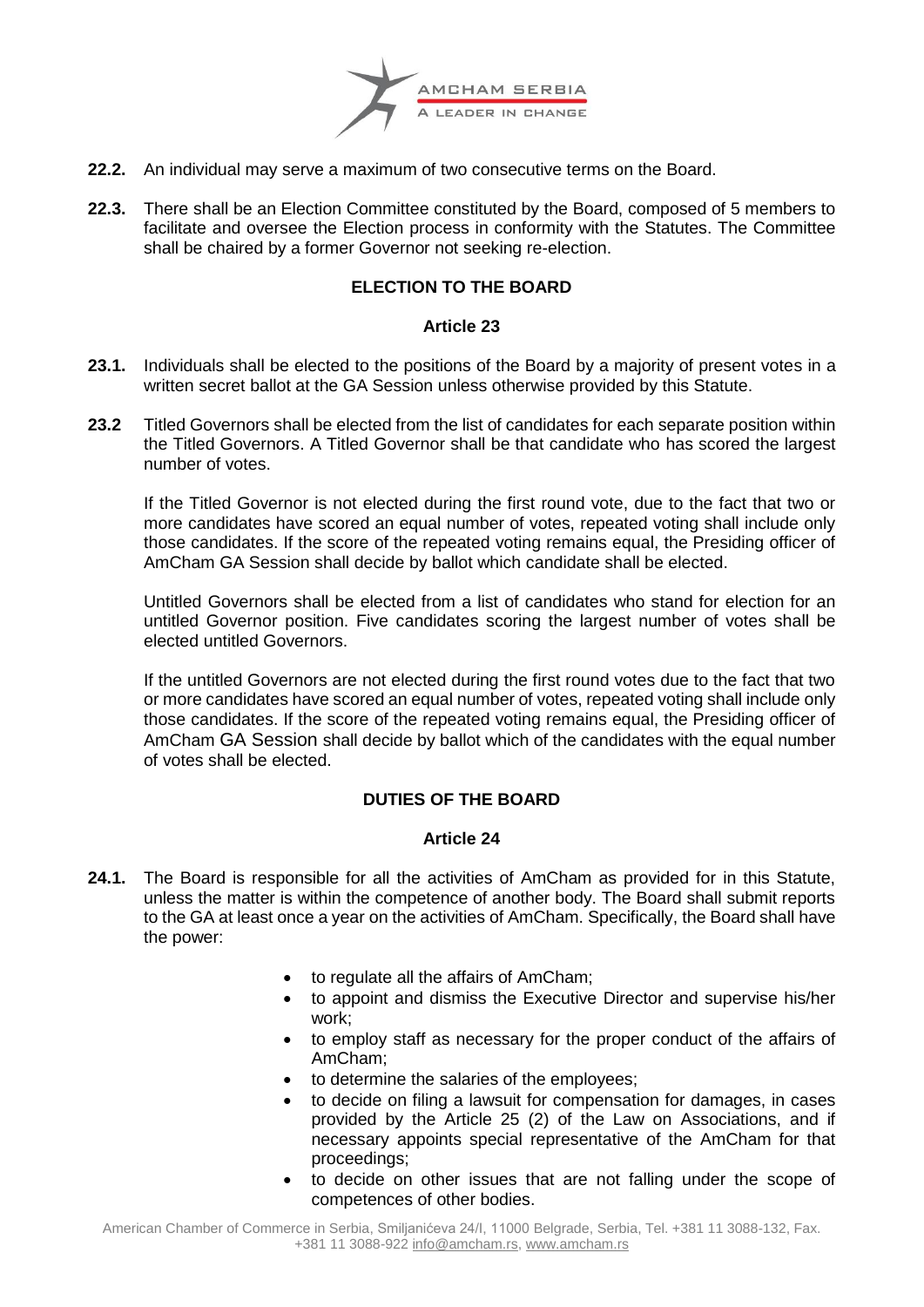

- **24.2.** The President of the Board is also the President of AmCham. The rights and obligations of the President are determined in Article 29. and 31. of this Statute.
- **24.3.** Duties of the First Vice-President. The First Vice-President shall assume the duties of the President should the President not attend a meeting of the Board or be able to fulfill its other duties. Should the President resign, be recalled or in any other way fail to be able to permanently perform the President's duties, the First Vice-President shall replace the President and so receive the President's title and responsibilities. In the case of replacement of the President according to this paragraph, the resulting vacancy of the First Vice-Presidency shall be filled according to Article 24.4. hereof.
- **24.4.** Duties of the Second Vice-President. If the First Vice-Presidency is vacated due to the First Vice-President's succession to the Presidency as in Article 24.3. hereof the Governors shall choose among themselves one Governor to fill the First Vice-President's position until next elections, after which they shall return to their elected positions. The vacancy of that Governor's position shall be filled by the eligible representative of outgoing President's company.
- **24.5**. If the First Vice-Presidency is vacated due to the resignation of the First Vice-President, the vacancy shall be filled by the eligible representative of the company that gave the First Vice-President.
- **24.6.** Duties of the Secretary-Treasurer. The Secretary-Treasurer shall have the ultimate charge of funds collected or received for the use of AmCham, as well as of all financial transactions. The Secretary-Treasurer represents AmCham in accordance with Article 31 of this Statute. The Secretary-Treasurer also attends to the keeping of correct accounts in lawful form or may empower a third party to do so. The Secretary-Treasurer presents financial reports semiannually to the Board.
- **24.7.** Duties of the Untitled Governors. The untitled Governors of the Board shall work with the other members of the Board to ensure the effective running of AmCham.
- **24.8.** Guidelines. The Board shall be entrusted with the final power to approve the guidelines and the policy of AmCham as well as to approve amendments of the Statute prior to presenting them at the GA Session at which they shall be decided upon.

## **MEETINGS OF THE BOARD**

- **25.1.** The Board shall have regular meetings once a month. The meetings shall be called by the President of the Board, giving written notice, at least 48 hours before the meeting. Any three members of the Board may decide to convene a meeting, in which case they shall notify in writing, at least 48 hours before the meeting, all other members of the Board and state the purpose and agenda for such meeting.
- **25.2.** The Board renders valid decisions only if at least 5 members of the Board are present (quorum). Presence of ex officio member does not count towards the quorum.
- **25.3** The Board decides by a majority of open votes given by the members present.
- **25.4.** In case of a tie vote, the vote of the President shall be decisive. If the President is not present, the vote of the First Vice-President shall be decisive.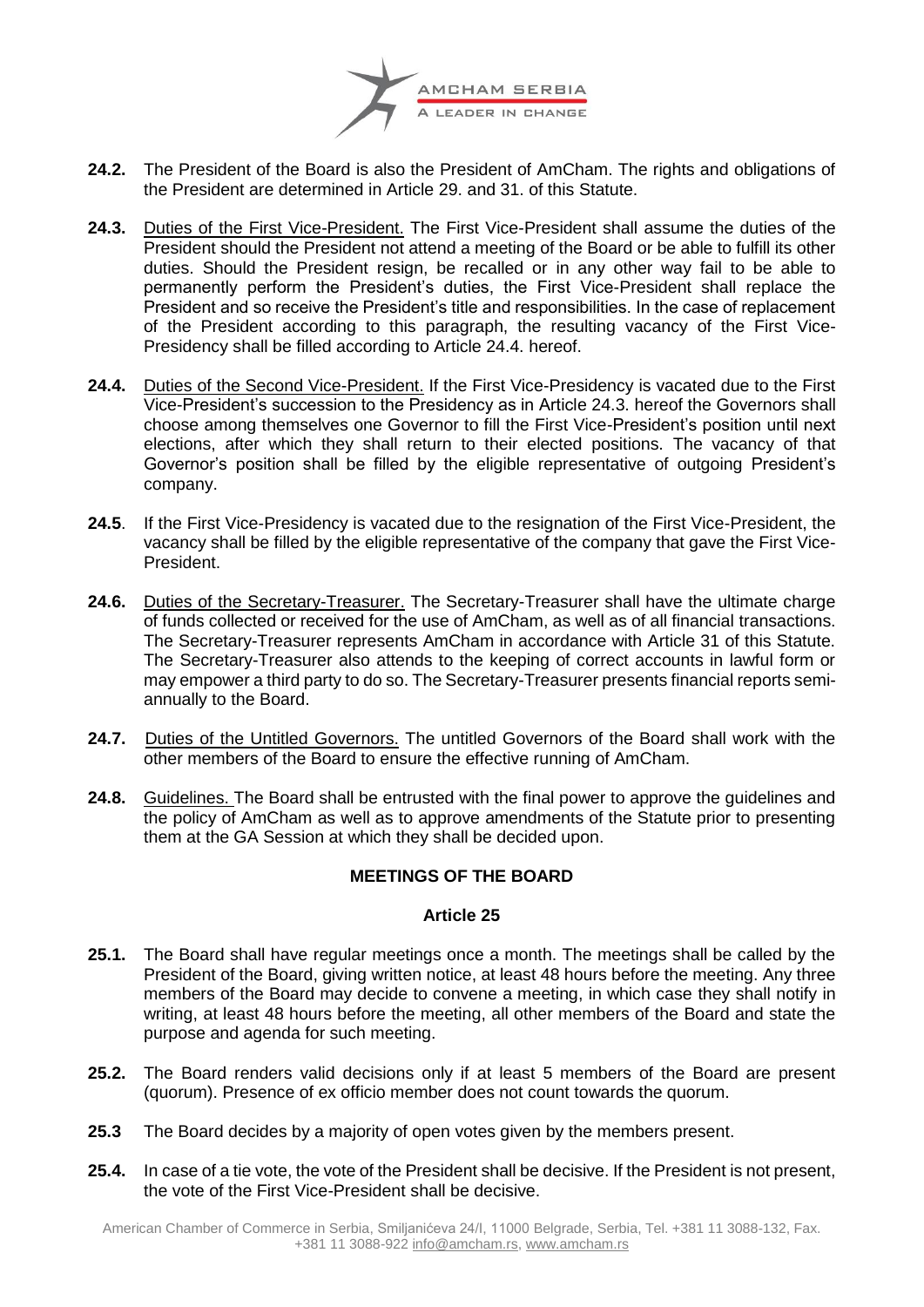

**25.5.** Members of the Board who are unable to attend a duly called meeting of the Board shall, in a letter addressed to the Executive Director and delivered prior to such Board meeting, state the cause of their absence. Notwithstanding the provision of Article 26.1. of this Statute, if a Governor is absent from three regularly scheduled consecutive meetings for reasons which the Board fails to declare to be sufficient, that Governor's resignation shall be deemed to have been tendered and accepted by the GA of AmCham.

## **RECALL OF GOVERNORS**

## **Article 26**

**26.1.** Any Governor may be recalled at any time by a written and secret vote of two-thirds of those present and entitled to vote at the GA Sessions, in cases in which the Governor abuses his/her authorities or does not duly fulfill his/her function.

## **VACANCIES IN THE BOARD**

## **Article 27**

- **27.1.** The vacancy of the Presidency and the First Vice-Presidency will be filled according to Articles 24.3. and 24.4. hereof.
- **27.2.** The vacancy of the Second Vice-President, Secretary Treasurer or Untitled Governor shall be filled by the eligible representative of the outgoing candidate's company.
- **27.3.** The term of any individual who is not elected and enters the Board pursuant to this Articles 24.4, 24.5, and 27 would not count as mandate in terms of Article 22.1 hereof and shall last until the GA Session immediately following such individual's entry onto the Board. The exception shall be applied to the mandate of the First Vice-President who succeeds to the Presidency and Governor who succeeds the First Vice-Presidency, as provided by the Article 24.4, which will assume their previous positions at the next GA.

## **COMMITTEES AND TASK FORCES**

## **Article 28**

- **28.1.** The Board is empowered to create task forces and committees necessary for the functioning of AmCham, to designate their form and powers, and to select chair people therefore. The position of chair shall be for two years unless designated by the Board otherwise. Subsequently the committee shall be responsible for the election of its chair and the Board will approve it.
- **28.2.** Non AmCham members may be invited to join in the activities of the Committees but they shall have the status of Associate members of the Committee and shall not have voting rights or the right to Chair the Committee in question.

## **c) THE PRESIDENT OF AMCHAM**

## **Article 29**

**29.1.** The President shall ensure that AmCham operates in line with all the laws and regulations and shall bear the ultimate responsibility for the functioning of AmCham. The President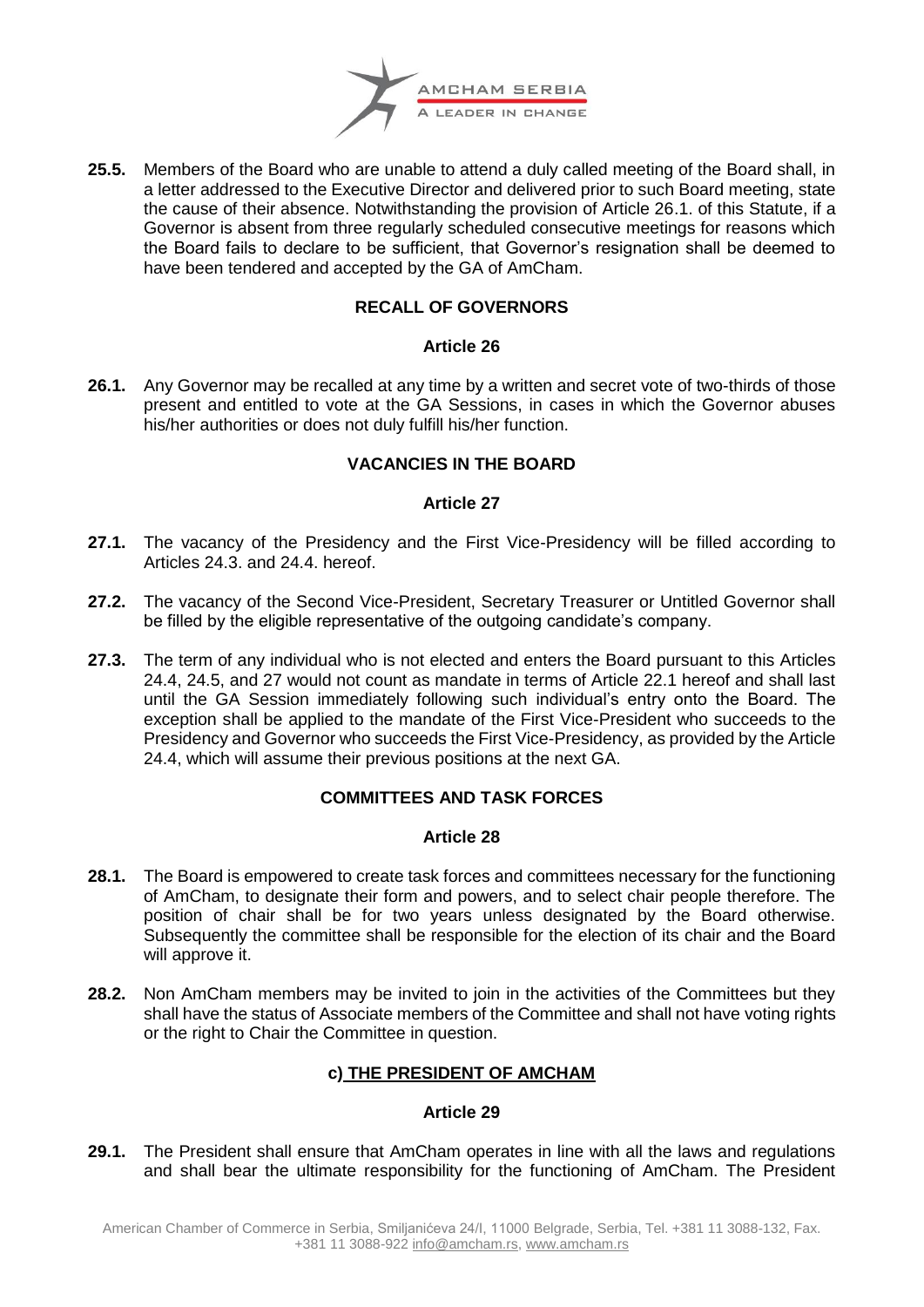

represents AmCham in line with Article 31 of this Statute. The President shall chair the meetings of the GA and of the Board.

## **d) EXECUTIVE DIRECTOR**

#### **Article 30**

- **30.1.** AmCham shall have an Executive Director who shall be elected by the Board, by the majority votes of the present Governors.
- **30.2.** The Executive Director is responsible for the day-to-day management of AmCham and reports monthly to the Board on the activities of AmCham. The Executive Director represents AmCham in accordance with Article 31 of this Statute.

## **REPRESENTING AMCHAM**

## **Article 31**

- **31.1.** The President, the Secretary-Treasurer and the Executive Director shall have the right to represent AmCham solely and independently, provided that limitations provided for in Article 31.2. are respected.
- **31.2.** The Board shall prescribe specified policies and procedures for making payments, assuming liabilities or contracting for AmCham.

## **FINANCIAL STRUCTURE**

## **ASSETS**

#### **Article 32**

- **32.1.** The assets of AmCham shall be composed of the income generated from membership dues, grants, from the organization of conferences, seminars and lectures, management and consulting activities, from publishing as permitted by law, and from other income generated pursuant to the law.
- **32.2.** Any profit that AmCham may generate shall be used exclusively for the fulfillment of the purpose of AmCham and shall not be distributed to the Members.

## **ACCOUNTS**

#### **Article 33**

**33.1.** Accounts. True accounts shall be kept by the Board or its designate of the sums of money received and expended by AmCham and of the assets and liabilities thereof. Once a year, the accounts of AmCham shall be examined and the correctness of AmCham's Balance Sheet ascertained by one or more auditors according to internationally accepted accounting standards. The Final Accounts shall be presented to the members at the Annual GA Session.

## **DISSOLUTION**